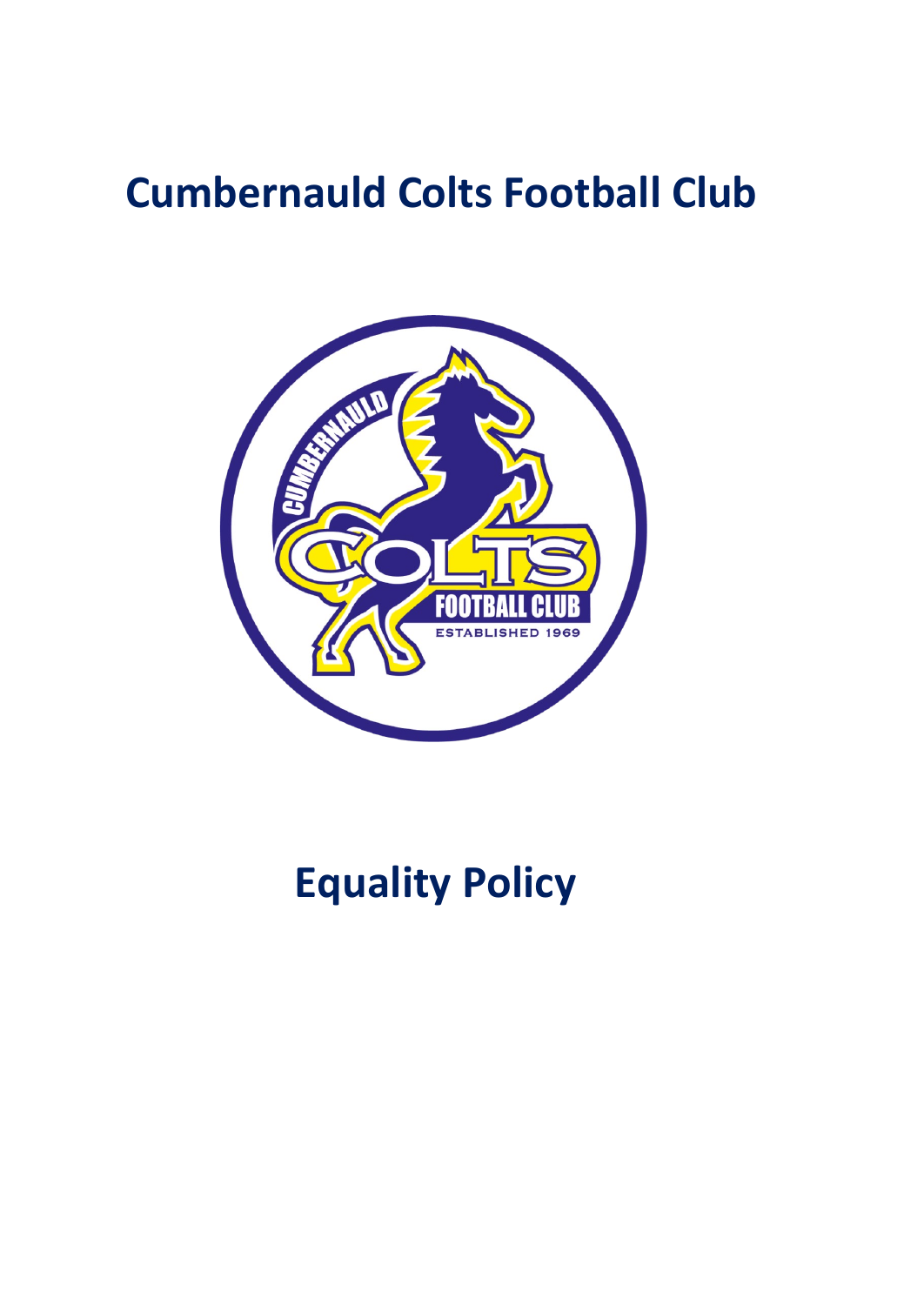## **Index**

- Page 1: **Board Responsibility / Objectives Statement**
- Page 1: **Club Chairman's Responsibility**
- Page 2: **Public Commitment Statement**
- Page 3: **Equality Policy**
- Page 6: **Appendix A – Legal Notes**
- Page 7: **Appendix B - Fan Conduct Statement**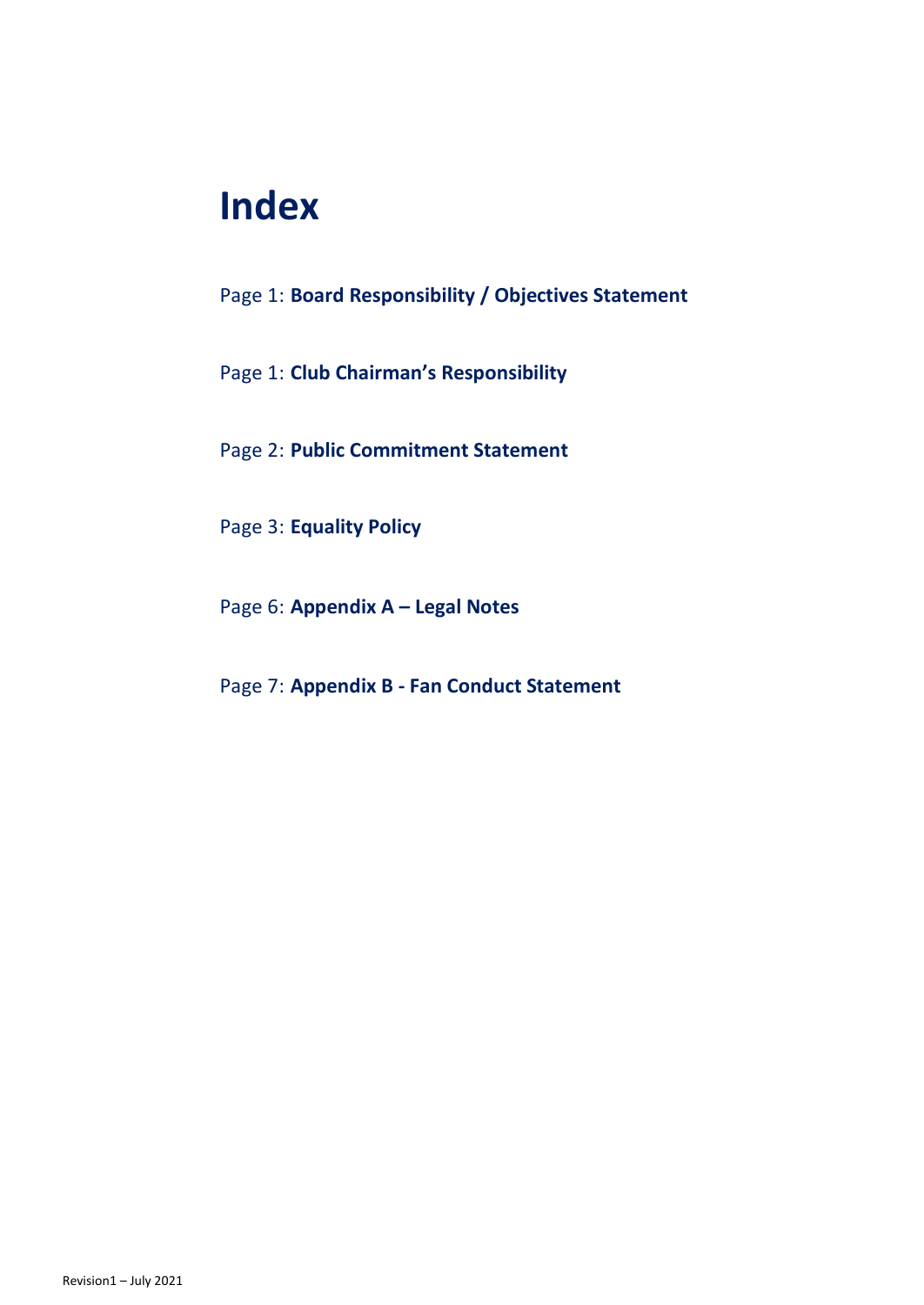



## **Board Responsibility / Objectives Statement**

The Cumbernauld Colts FC Board and Chairman are publicly accountable for Equality and will receive regular updates on the Cumbernauld Colts FC activities and the implementation of the Equality Policy from a member of staff board. It is the role of the Board and CEO to address any actual or potential breaches of the policy.

#### **Club Chairman's Responsibility**

The Cumbernauld Colts FC Chairman will be responsible for monitoring the implementation of Cumbernauld Colts Equality Policy. They will have overall responsibility for overseeing the delivery of the Equality Action Plan and the overall progress of Equality within the Cumbernauld Colts Structures.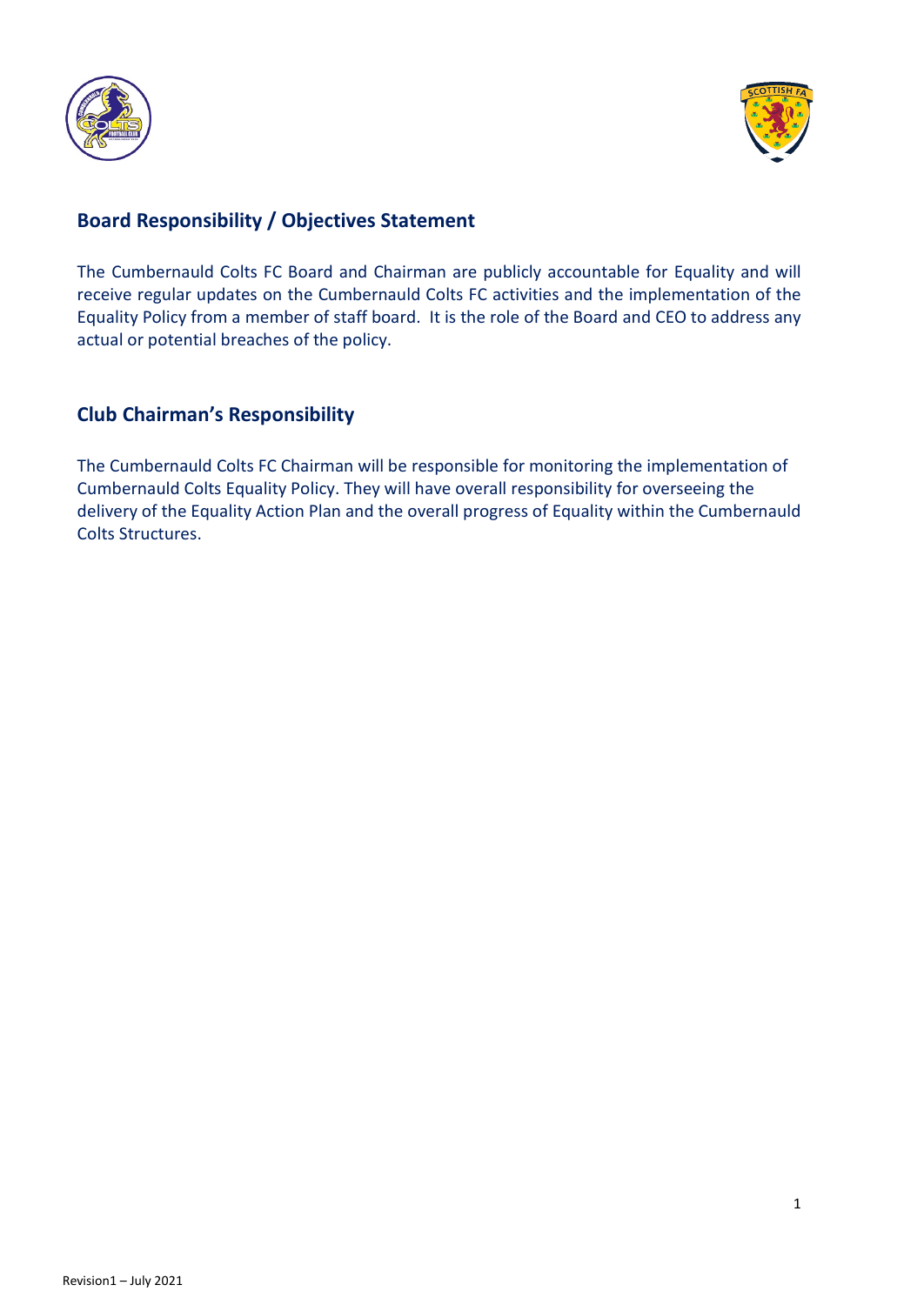



## **Public Commitment Statement**

Cumbernauld Colts FC endorses the principle of Equality and is committed to ensure that everyone who wishes to be involved with Cumbernauld Colts FC, regardless of their role, current or potential:

- Have a genuine and equal opportunity to participate to the full extent of their own ambitions and abilities, regardless of their age, sex, gender identity, disability, marital or civil partnership status, pregnancy or maternity, religion, race, socioeconomic status or sexual orientation; and
- Can be assured of an environment in which their rights and dignity and individual worth are respected and valued, and in particular that they are able to be involved and participate without the threat of discrimination, intimidation, victimisation, bullying, harassment or abuse.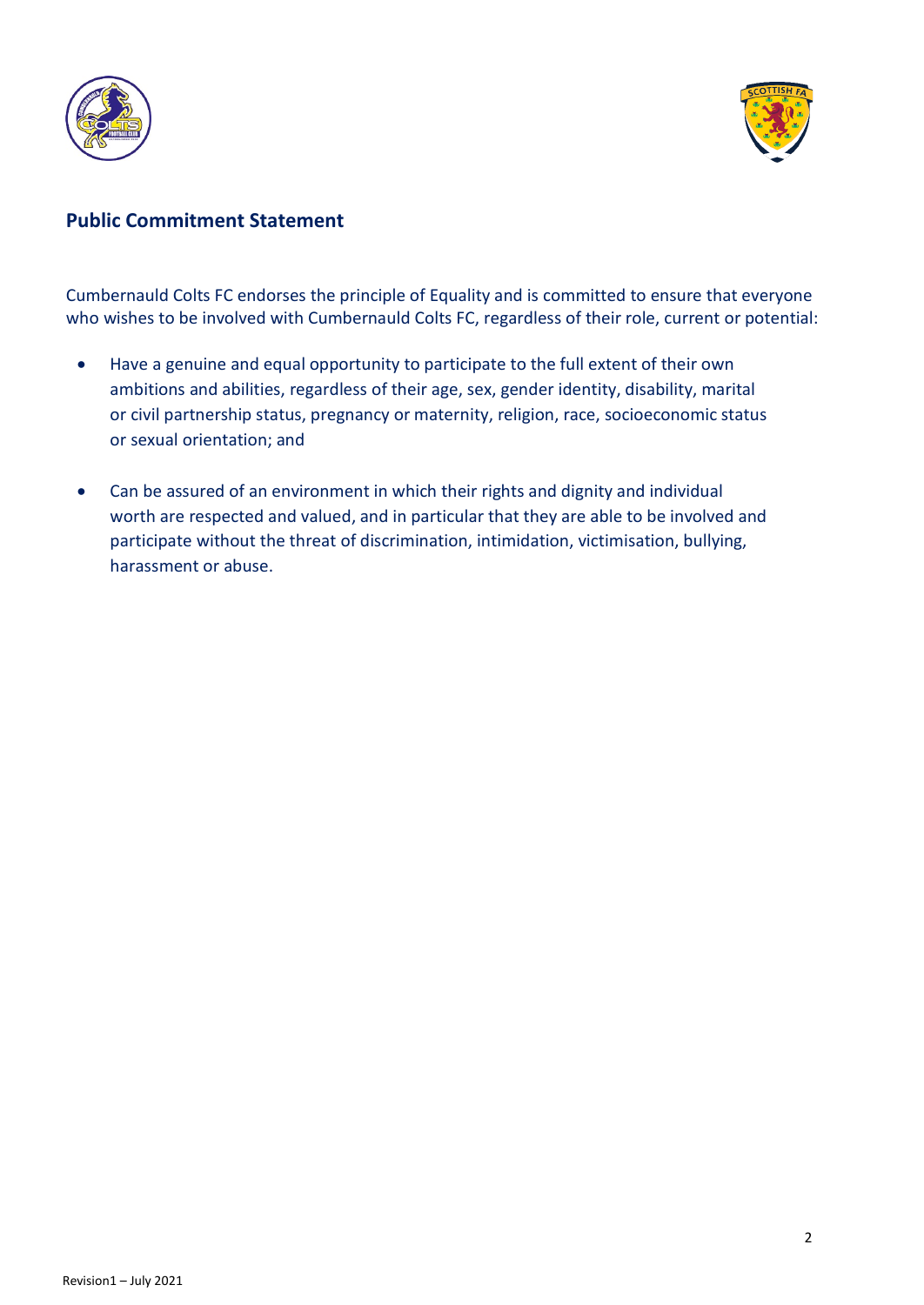



## **Equality Policy**

### **1. Policy Statement**

Cumbernauld Colts FC endorses the principle of Equality and is committed to ensure that everyone who wishes to be involved with Cumbernauld Colts FC, regardless of their role, current or potential:

- have a genuine and equal opportunity to participate to the full extent of their own ambitions and abilities, regardless of their age, sex, gender identity, disability, marital or civil partnership status, pregnancy or maternity, religion, race, socioeconomic status or sexual orientation; and
- can be assured of an environment in which their rights and dignity and individual worth are respected and valued, and in particular that they are able to be involved and participate without the threat of discrimination, intimidation, victimisation, bullying, harassment or abuse.

### **2. Policy Objectives**

This Policy has the following objectives:

- To promote fair and equitable treatment for everyone involved with Cumbernauld Colts FC, in whatever capacity.
- To ensure that no one working for, wishing to work for or working on behalf of Cumbernauld Colts FC receives less favourable treatment on the grounds set out in 1.
- To adopt a planned approach (strategically and operationally) to eliminating perceived barriers which discriminate against or exclude particular groups.
- To give clear guidance and communication to all individuals who, either administer an area of Cumbernauld Colts FC or work for Cumbernauld Colts FC on its commitment to Equality.
- To ensure that the content of policies, procedures, competitions, regulations (where applicable) and assessments provides equal opportunity for all except where specific situations or conditions properly or reasonably prevent this.
- To adopt systems and procedures which ensure all materials prepared, produced or distributed on behalf of Cumbernauld Colts FC and all relevant public statements made on behalf of Cumbernauld Colts FC reflect its commitment to equality and inclusion.

#### **3. Scope**

- 3.1 This Policy applies to all current and potential employees (temporary), workers, Directors, Co-optees, consultants, agents, sub-contractors, volunteers, and any other person providing services on behalf of Cumbernauld Colts FC ("associated persons").
- 3.2 The Policy extends to all activities of Cumbernauld Colts FC.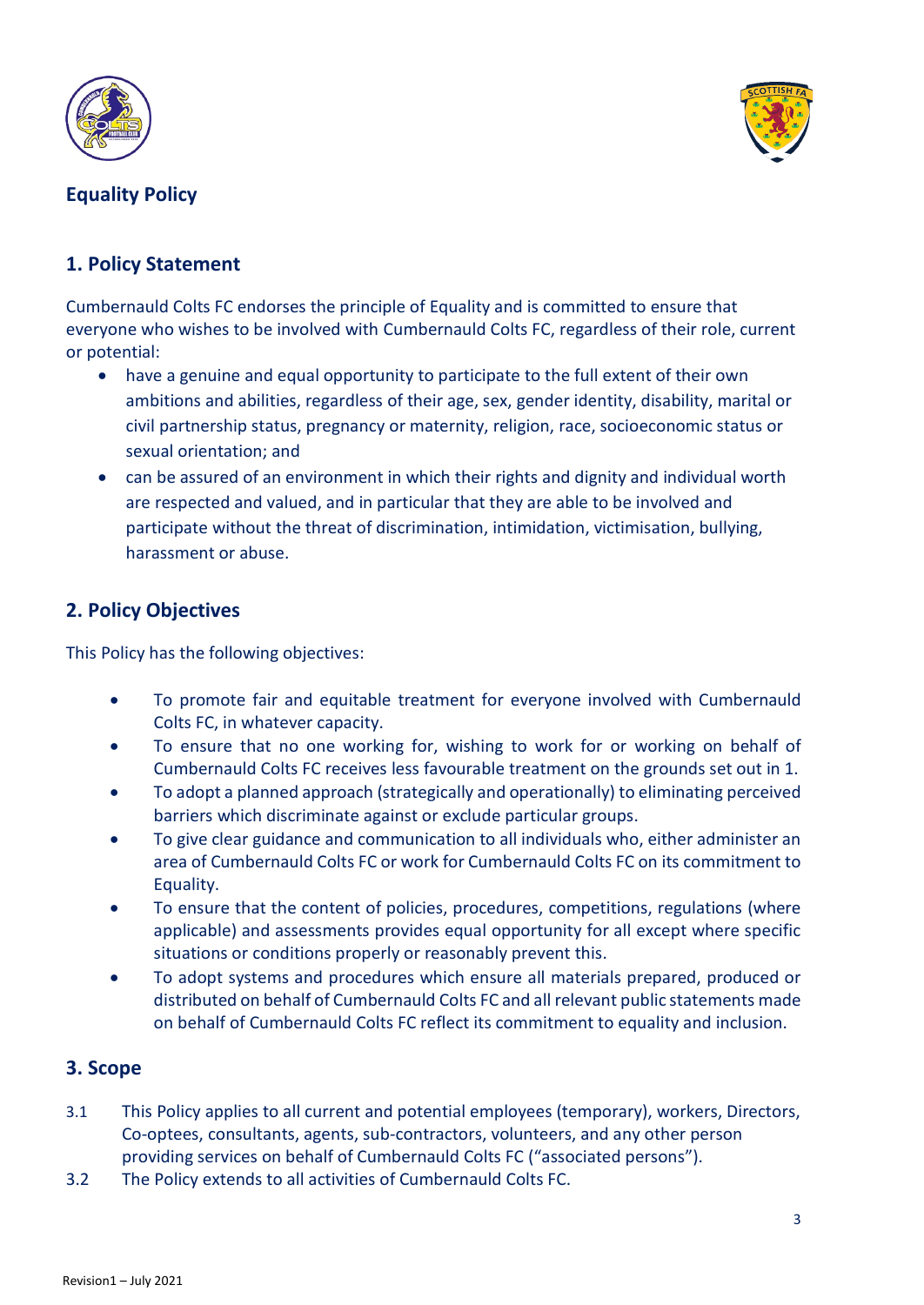#### **4. Policy Overview**

4.1 Cumbernauld Colts FC is committed to remove and eliminate any direct or indirect discrimination of any form or kind within Cumbernauld Colts FC structures, and will under no circumstances condone unlawful discriminatory practices. The organisation takes a zero tolerance approach to discrimination, harassment, victimisation or bullying. Examples of the relevant legislation and the behaviours in question are given in Appendix A.

#### **5. Positive Action**

- 5.1 The principle of Equality goes further than simply complying with legislation. It entails taking positive steps to counteract the effects of barriers – whether real or perceived – that restrict the opportunity for all to participate equally and fully.
- 5.2 Cumbernauld Colts FC will therefore seek to institute, support or contribute to appropriate measures or initiatives that enable access Cumbernauld Colts FC and participation in associated activities by people from any group that is under-represented or has difficulty accessing it.
- 5.3 Cumbernauld Colts FC will furthermore seek to apply employment practices in general, and recruitment and selection practices more specifically, which encourage and support people with protected characteristics to gain access to work or training.

#### **6. Reasonable adjustments**

- 6.1 Cumbernauld Colts FC recognises that it is has a duty to make reasonable adjustments for disabled persons.
- 6.2 The duty to make reasonable adjustments may include the removal, adaptation or alteration of physical features, if these make it impossible or unreasonably difficult for disabled people to carry out their role. It may also include making changes to working arrangements.
- 6.3 Cumbernauld Colts FC will consider all requests for adjustments and where possible will accommodate any reasonable requests. Where appropriate, advice may be sought from specialist agencies.

#### **7. Implementation**

- 7.1 To achieve these objectives, Cumbernauld Colts FC is committed to promote and advance equal opportunity through Cumbernauld Colts FC structures which will cover all areas of our organisation. The club board is ultimately responsible for implementing the Policy.
- 7.2 The following steps will be taken to publicise this policy and promote Equality within Cumbernauld Colts FC:
	- A copy of this Policy will be published on Cumbernauld Colts FC website.
	- The Board will take full account of the Policy in arriving at all decisions in relation to activities of Cumbernauld Colts FC will collaborate fully with any practical surveys or other initiatives designed to assess the level of participation of different sections of the community in football and will take account of the findings in developing measures to promote and enhance Equality.
	- Cumbernauld Colts FC will provide access to training for all of its Board Members and staff to raise awareness of both collective and individual responsibilities.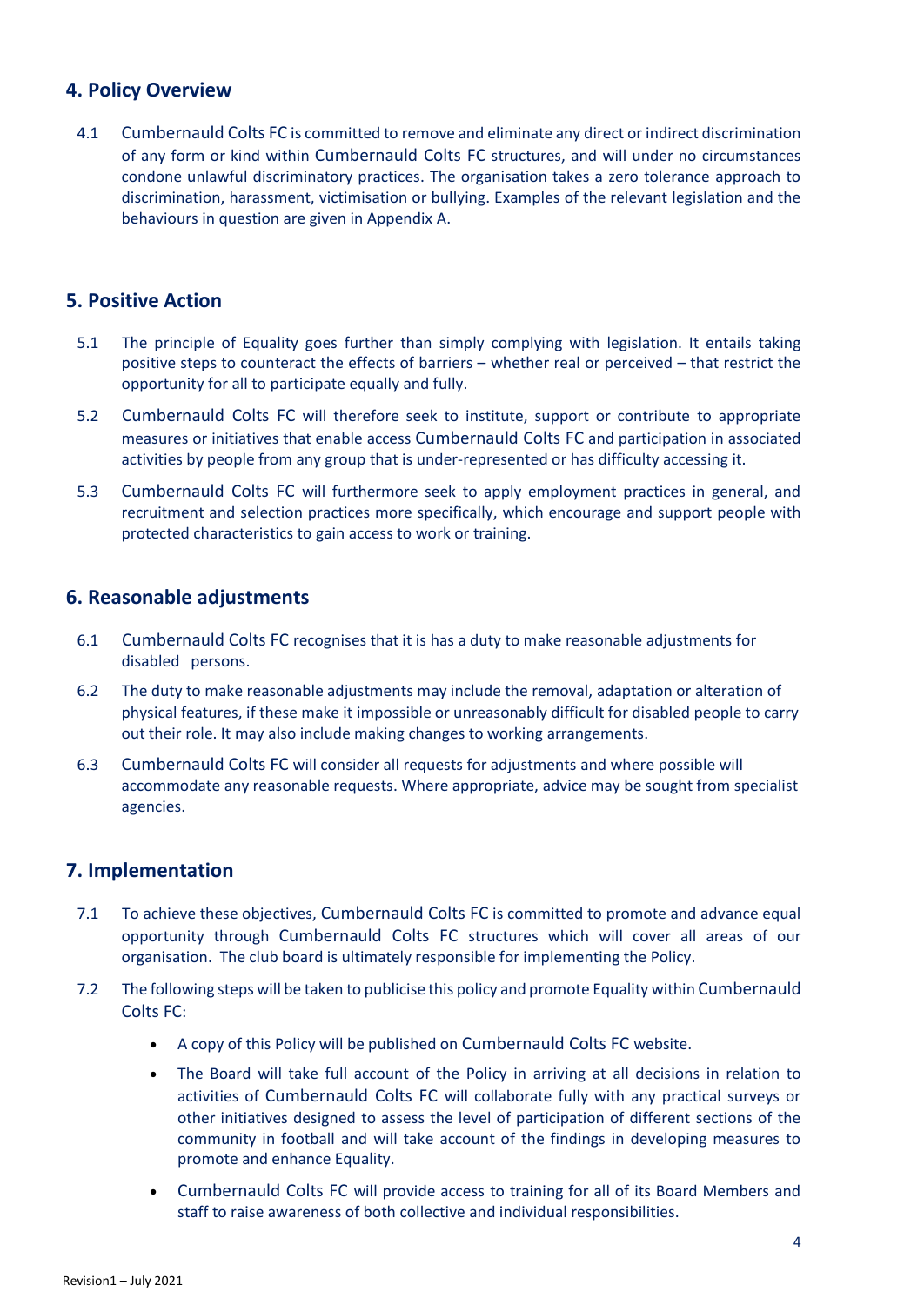#### **8. Responsibilities**

- 8.1 The Board will review all Cumbernauld Colts FC activities and initiatives against the aims of the policy on an annual basis, and will report on developments and highlights.
- 8.2 The Board, or where appropriate a designated project leader, will review any measures or initiatives that Cumbernauld Colts FC may institute or take part in to promote and enhance equal.

#### **9. Disciplinary Process**

9.1 Cumbernauld Colts FC reserves the right to audit compliance with the policy from time to time. If you are an employee, a worker or casual staff and misconduct is discovered as a result of any investigation under this policy the Cumbernauld Colts FC disciplinary procedures will be used in additional to any appropriate external measures. Disciplinary action kay ultimately lead to dismissal.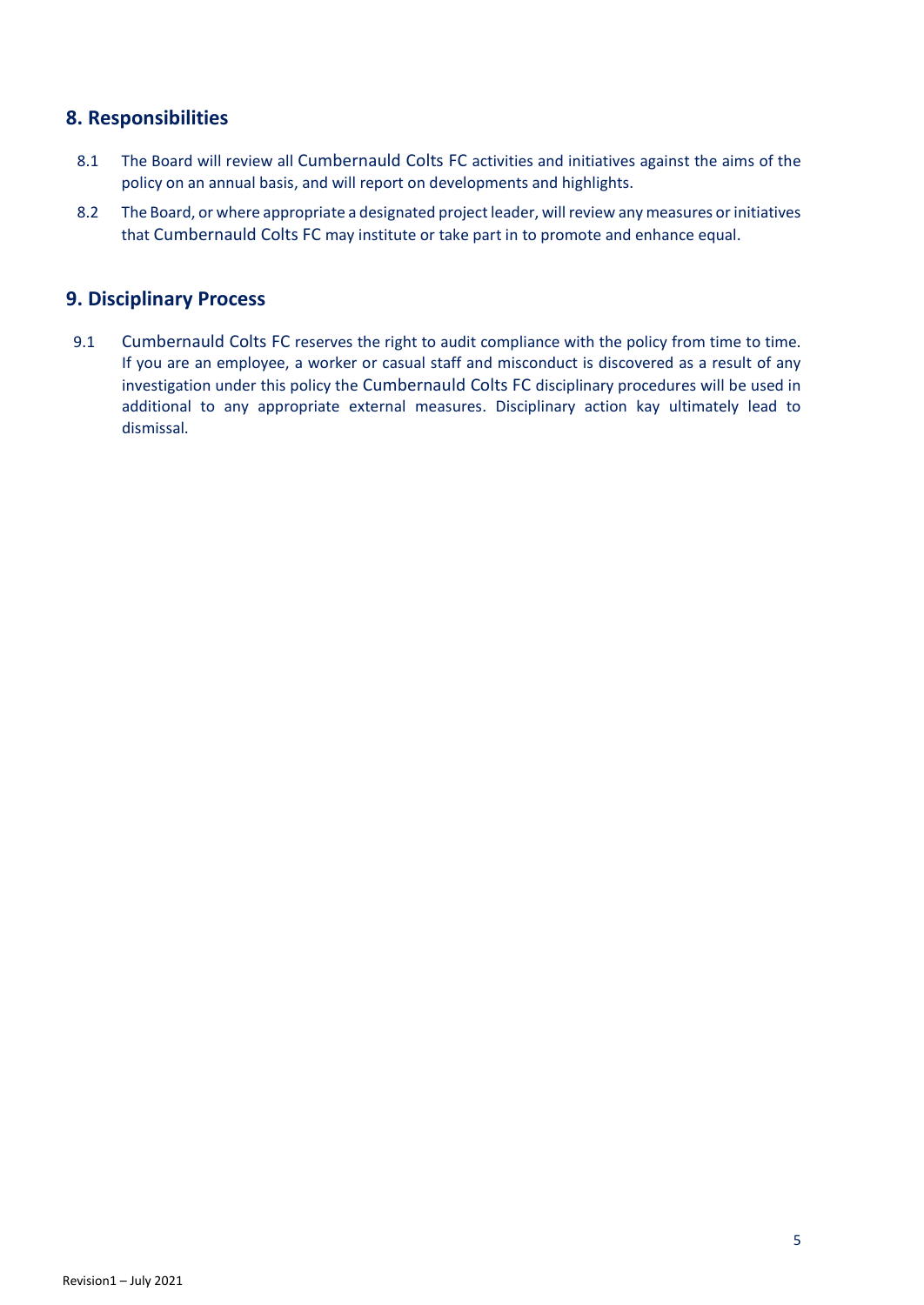#### **Appendix A – Legal Notes**

Discrimination has been legally defined through a series of legislative acts, including the Race Relations Act, the Sex Discrimination Act, the Disability Discrimination Act and the Equality Act 2006. In April 2010, the Equality Act 2010 received Royal Assent. The Equality Act 2010 is a new law which harmonises where possible, and in some cases extends, protection from discrimination. It applies throughout the UK and came into force in October 2010.

Discrimination refers to unfavourable treatment on the basis of particular characteristics, which are known as the 'protected characteristics'. Under the Equality Act 2010, the protected characteristics are defined as age (employment only until 2012), disability, gender reassignment, marital or civil partnership status (employment only), pregnancy and maternity, race (which includes ethnic or national origin, colour or nationality), religion or belief, sex (gender) and sexual orientation.

Under the Equality Act 2010, individuals are protected from discrimination 'on grounds of' a protected characteristic<sup>[1](#page-7-0)</sup>. This means that individuals will be protected if they have a characteristic, are assumed to have it, associate with someone who has it or with someone who is assumed to have it. Forms of discrimination and discriminatory behaviour include the following:

#### **Direct discrimination**

Direct discrimination can be described as less favourable treatment on the grounds of one of the protected characteristics.

#### **Indirect discrimination**

Indirect discrimination occurs when a provision, criterion or practice is applied to an individual or group that would put persons of a particular characteristic at a particular disadvantage compared with other persons.

#### **Discrimination arising from disability**

When a disabled person is treated unfavourably because of something connected with their disability and this unfavourable treatment cannot be justified, this is unlawful. This type of discrimination only relates to disability.

#### **Harassment**

Harassment is defined as unwanted conduct relating to a protected characteristic that has the purpose or effect of violating a person's dignity, or which creates an intimidating or hostile, degrading, humiliating or offensive environment for that person.

#### **Victimisation**

It is unlawful to treat a person less favourably because he or she has made allegations or brought proceedings under the anti-discrimination legislation, or because they have helped another person to do so. To do so could constitute victimisation.

#### **Bullying**

Bullying is defined as a form of personal harassment involving the misuse of power, influence or position to persistently criticise, humiliate or undermine an individual.

<span id="page-7-0"></span> $1$  The exception to this is pregnancy and maternity, which does not include protection by association or assumption – a woman is only protected from discrimination on grounds of her own pregnancy.